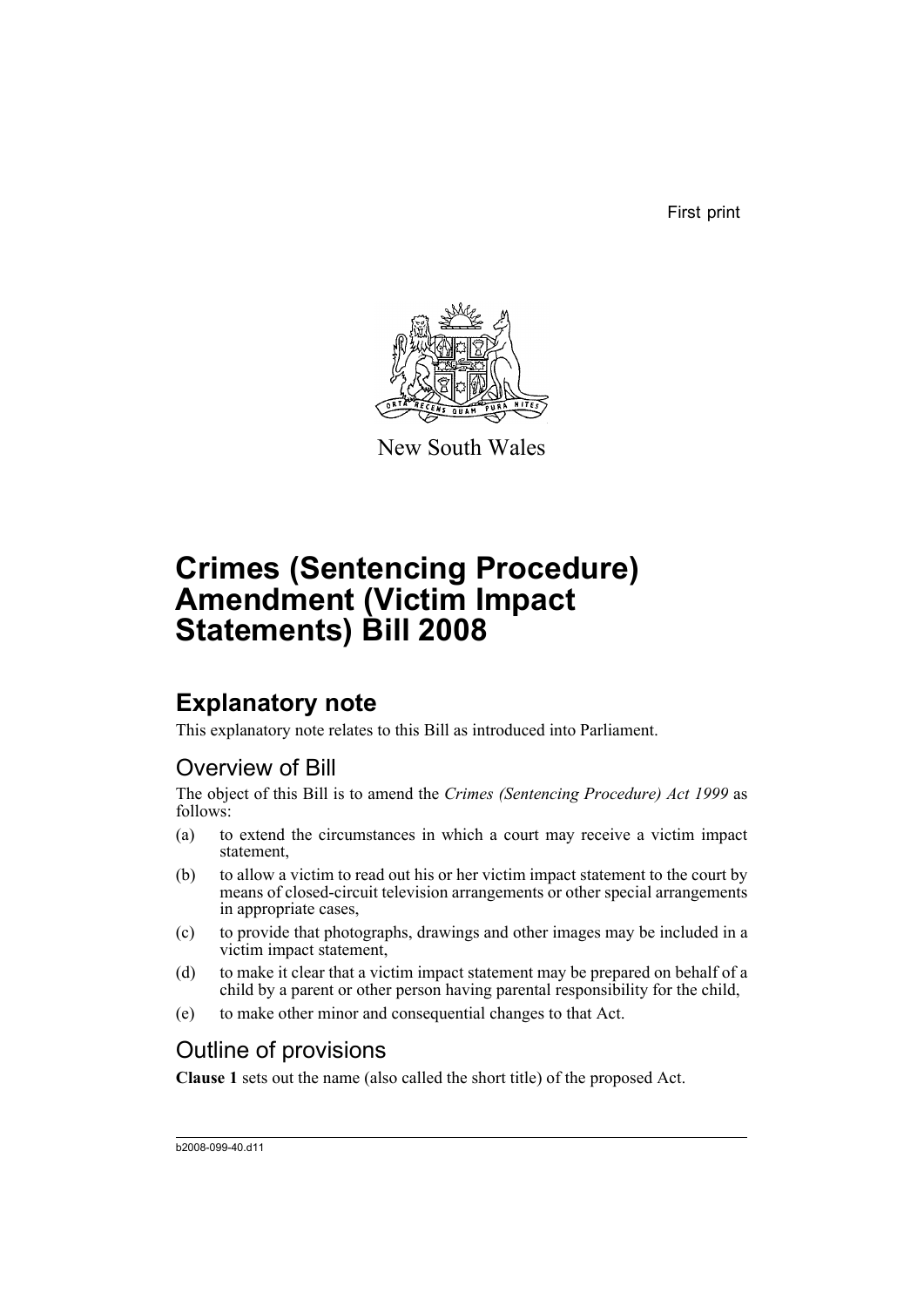Explanatory note

**Clause 2** provides for the commencement of the proposed Act on a day or days to be appointed by proclamation.

**Clause 3** is a formal provision that gives effect to the amendments to the *Crimes (Sentencing Procedure) Act 1999* (the *principal Act*) set out in Schedule 1.

**Clause 4** provides for the repeal of the proposed Act after all the amendments made by the proposed Act have commenced. Once the amendments have commenced the proposed Act will be spent and section 30 of the *Interpretation Act 1987* provides that the repeal of an amending Act does not affect the amendments made by that Act.

### **Schedule 1 Amendments**

#### **Extension of circumstances in which victim impact statement may be given**

At present, the principal Act provides that a court may receive and consider a victim impact statement in proceedings for certain serious offences involving death, the infliction of actual physical bodily harm, sexual assault or an act of actual or threatened violence.

The amendments extend the availability of victim impact statements to any case involving a prescribed sexual offence (within the meaning of the *Criminal Procedure Act 1986*). This includes not only the offence ordinarily referred to as sexual assault, but other sexual offences such as indecent assault, persistent sexual abuse of a child, sexual servitude, child prostitution and pornography and also kidnapping and child abduction offences. See **Schedule 1 [2], [5] and [7]**. **Schedule 1 [4] and [6]** make consequential amendments.

The amendments will also ensure that a witness to such an offence who suffers personal harm as a direct result of the offence will be treated as a victim of the offence for the purposes of the provisions. See **Schedule 1 [3]**.

### **Reading of victim impact statements to court**

At present, certain persons can give evidence in criminal proceedings by means of closed-circuit television or other special arrangements. These arrangements are available to a complainant in a sexual assault case and to children and intellectually impaired persons.

The amendments will enable a victim to whom those arrangements for giving evidence are available to read a victim impact statement to the court in accordance with those same arrangements. See **Schedule 1 [11]**.

### **Content of victim impact statements**

The amendments make it clear that a victim impact statement may include photographs, drawings and other images (for example, photographs of the victim before the offence occurred), subject to any requirements imposed by the regulations. See **Schedule 1 [8]**.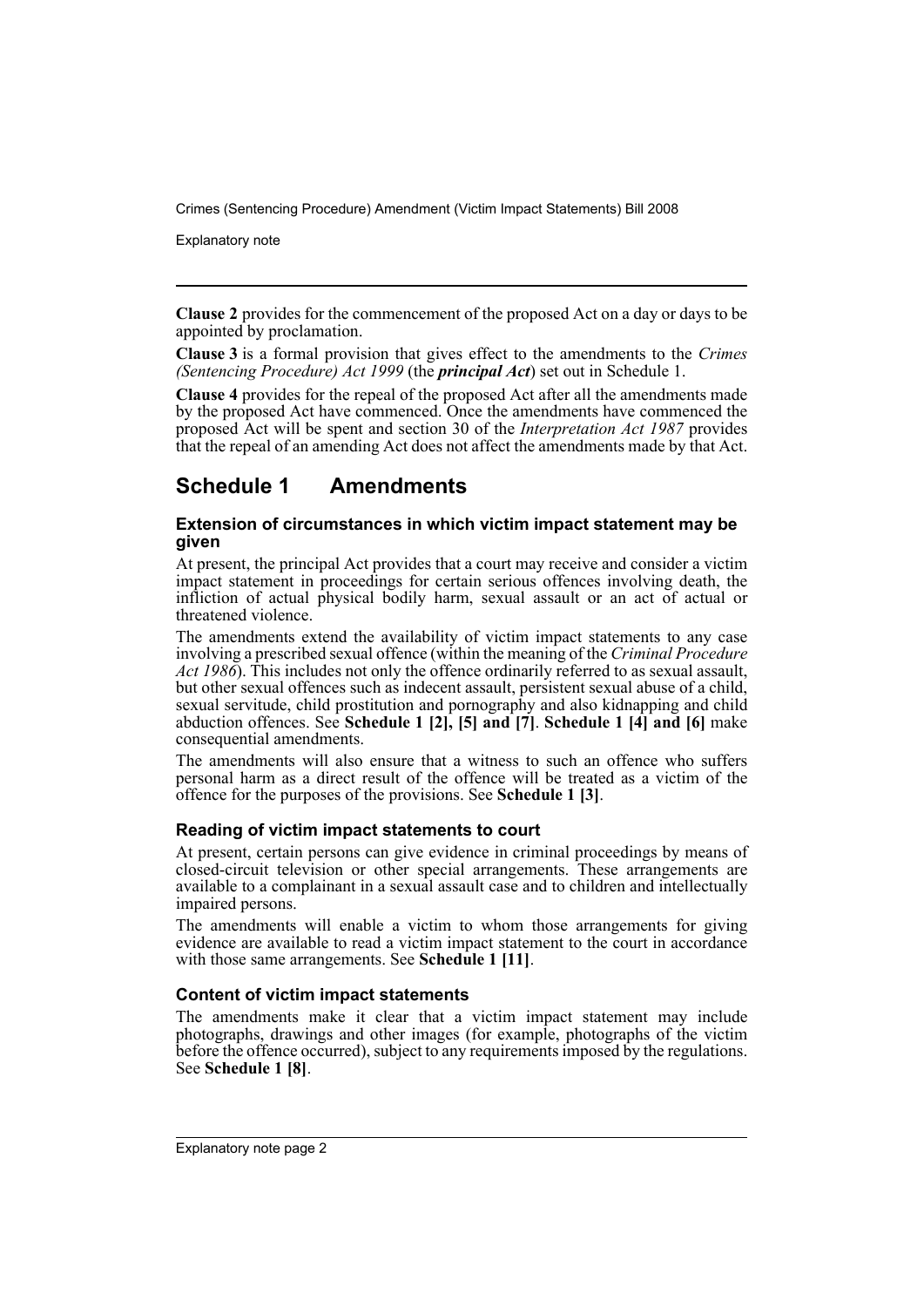Explanatory note

#### **Victim impact statements for children**

At present, the principal Act provides that if a primary victim of an offence is incapable of providing information for a victim impact statement, the victim impact statement can be prepared by a member of the victim's immediate family or other representative of the victim. The amendments make it clear that this applies to children, by providing that any victim who is incapable of preparing a statement (by reason of age, impairment or otherwise) may have a statement prepared on his or her behalf. In addition, the amendments make it clear that a person having parental responsibility for a victim (who may not necessarily be a member of the victim's immediate family) may also prepare a statement on behalf of a victim. See **Schedule 1 [9]**. **Schedule 1 [10]** makes a consequential amendment.

It continues to be the case that a court cannot receive a victim impact statement unless satisfied that the victim to whom the statement relates does not object to the statement being given to the court.

### **Other amendments**

At present, the principal Act allows a victim of an offence who has suffered personal harm to provide a victim impact statement. The amendment updates the definition of *personal harm*, in a manner consistent with the *Victims Rights Act 1996*, so that it includes psychological or psychiatric harm (instead of mental illness or nervous shock). See **Schedule 1 [1]**.

**Schedule 1 [12]** enables the making of savings and transitional regulations as a consequence of the proposed Act.

**Schedule 1 [13]** provides that the amendments apply to victim impact statements lodged after the commencement of the amendments.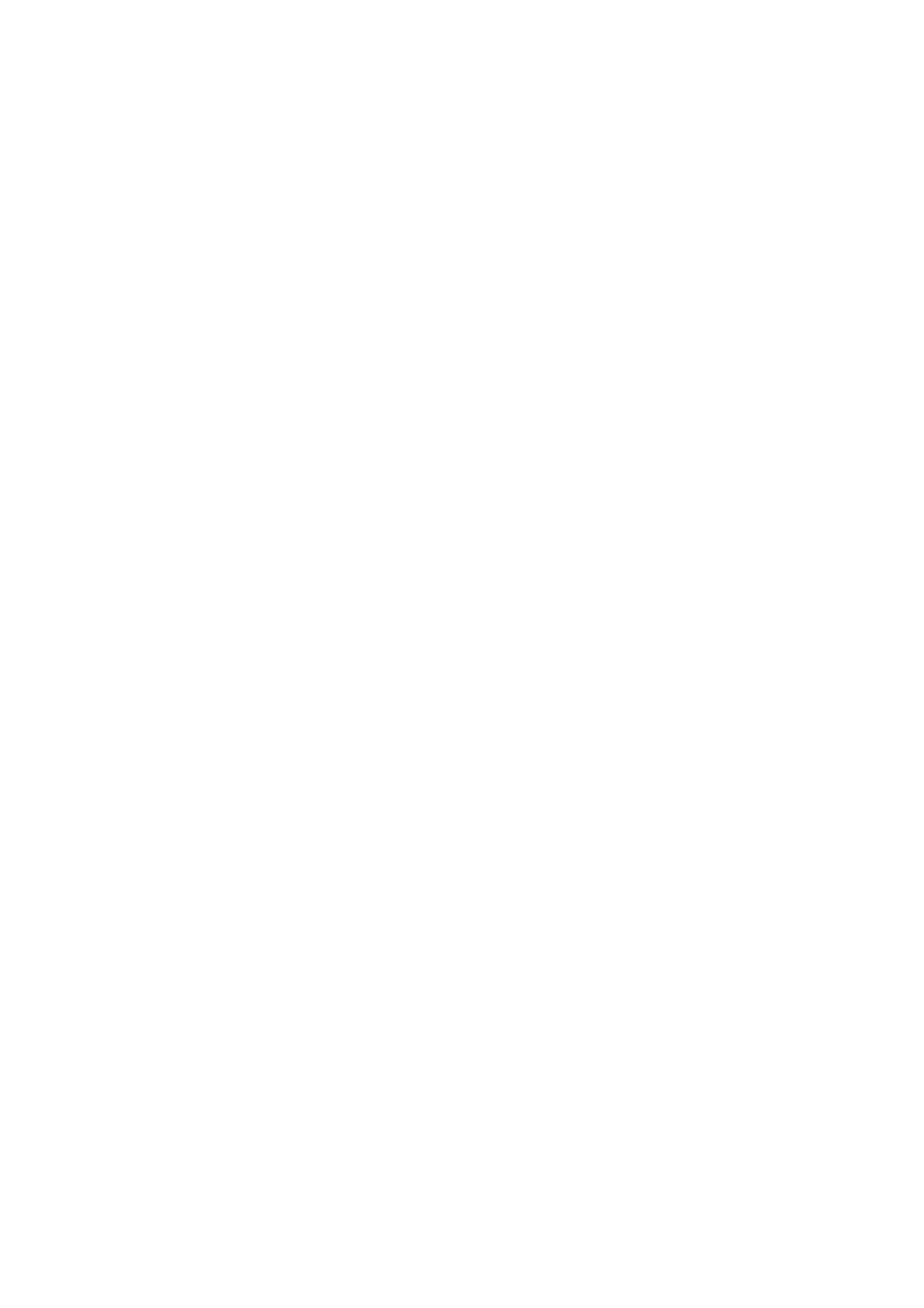First print



New South Wales

# **Crimes (Sentencing Procedure) Amendment (Victim Impact Statements) Bill 2008**

## **Contents**

|   |                                                              | Page          |
|---|--------------------------------------------------------------|---------------|
|   | Name of Act                                                  |               |
|   | Commencement                                                 | 2             |
|   | Amendment of Crimes (Sentencing Procedure) Act 1999<br>No 92 | 2             |
| 4 | Repeal of Act                                                | $\mathcal{P}$ |
|   | Schedule 1 Amendments                                        | 3             |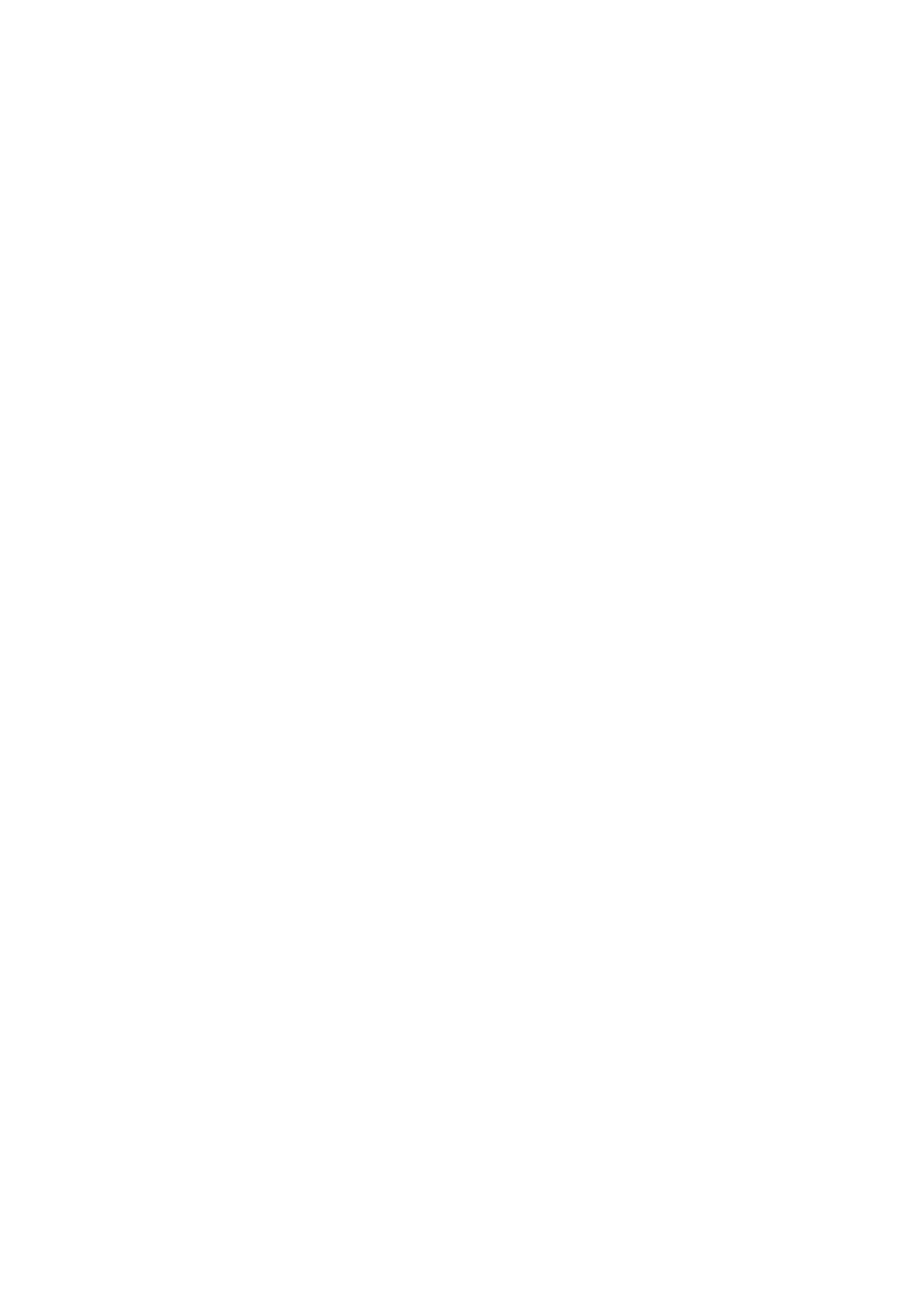

New South Wales

# **Crimes (Sentencing Procedure) Amendment (Victim Impact Statements) Bill 2008**

No , 2008

### **A Bill for**

An Act to amend the *Crimes (Sentencing Procedure) Act 1999* to make further provision with respect to victim impact statements.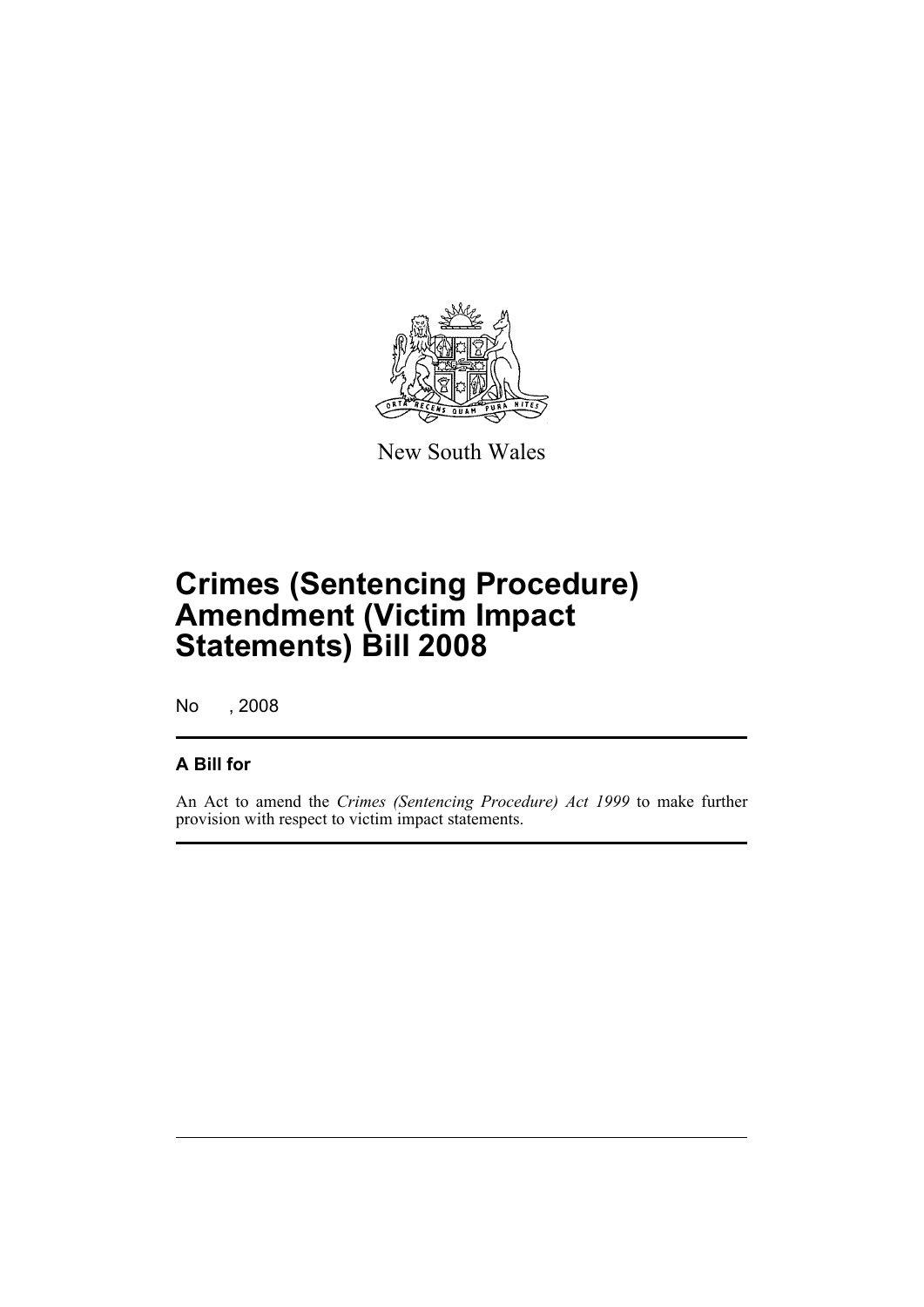<span id="page-7-3"></span><span id="page-7-2"></span><span id="page-7-1"></span><span id="page-7-0"></span>

|              | The Legislature of New South Wales enacts:                                                                                                                       | 1              |
|--------------|------------------------------------------------------------------------------------------------------------------------------------------------------------------|----------------|
| 1            | Name of Act                                                                                                                                                      | $\overline{c}$ |
|              | This Act is the Crimes (Sentencing Procedure) Amendment (Victim<br>Impact Statements) Act 2008.                                                                  | 3<br>4         |
| $\mathbf{2}$ | <b>Commencement</b>                                                                                                                                              | 5              |
|              | This Act commences on a day or days to be appointed by proclamation.                                                                                             | 6              |
| 3            | Amendment of Crimes (Sentencing Procedure) Act 1999 No 92                                                                                                        |                |
|              | The Crimes (Sentencing Procedure) Act 1999 is amended as set out in<br>Schedule 1.                                                                               | 8<br>9         |
| 4            | <b>Repeal of Act</b>                                                                                                                                             |                |
|              | This Act is repealed on the day following the day on which all of the<br>(1)<br>provisions of this Act have commenced.                                           | 11<br>12       |
|              | The repeal of this Act does not, because of the operation of section 30<br>(2)<br>of the <i>Interpretation Act 1987</i> , affect any amendment made by this Act. | 13<br>14       |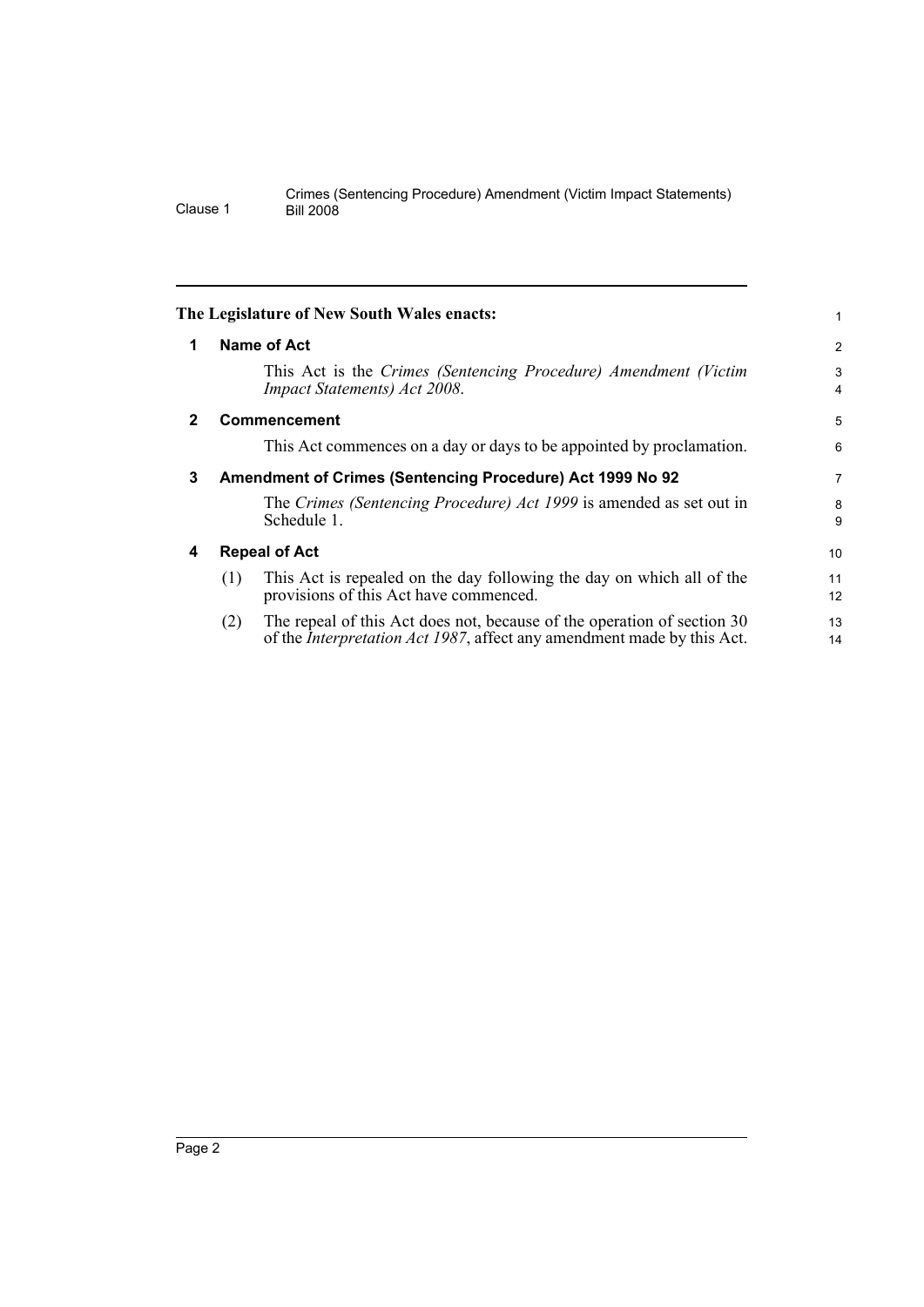Amendments Schedule 1

<span id="page-8-0"></span>

|     | <b>Schedule 1</b>              | <b>Amendments</b>                                                                                                                                                                                                            | $\mathbf{1}$         |
|-----|--------------------------------|------------------------------------------------------------------------------------------------------------------------------------------------------------------------------------------------------------------------------|----------------------|
|     |                                | (Section 3)                                                                                                                                                                                                                  | $\overline{2}$       |
| [1] | <b>Section 26 Definitions</b>  |                                                                                                                                                                                                                              | 3                    |
|     | harm.                          | Omit ", mental illness or nervous shock" from the definition of <i>personal</i>                                                                                                                                              | 4<br>5               |
|     |                                | Insert instead "or psychological or psychiatric harm".                                                                                                                                                                       | 6                    |
| [2] | <b>Section 26</b>              |                                                                                                                                                                                                                              | $\overline{7}$       |
|     |                                | Insert in alphabetical order:<br><i>prescribed sexual offence</i> has the same meaning as it has in the<br>Criminal Procedure Act 1986.                                                                                      | 8<br>9<br>10         |
| [3] |                                | Section 26, definition of "primary victim"                                                                                                                                                                                   | 11                   |
|     |                                | Insert "the sexual offence," after "threatened violence," in paragraph (b).                                                                                                                                                  | 12                   |
| [4] |                                | <b>Section 27 Application of Division</b>                                                                                                                                                                                    | 13                   |
|     |                                | Omit "or an act of sexual assault" from section 27 (2) (b).                                                                                                                                                                  | 14                   |
| [5] | Section 27 (2) (d)             |                                                                                                                                                                                                                              | 15                   |
|     |                                | Insert at the end of section $27(2)(c)$ :                                                                                                                                                                                    | 16                   |
|     |                                | , or                                                                                                                                                                                                                         | 17                   |
|     |                                | a prescribed sexual offence.<br>(d)                                                                                                                                                                                          | 18                   |
| [6] | Section 27 (3) (c) (ii)        |                                                                                                                                                                                                                              | 19                   |
|     |                                | Omit "or an act of sexual assault".                                                                                                                                                                                          | 20                   |
| [7] | Section 27 (3) (d)             |                                                                                                                                                                                                                              | 21                   |
|     |                                | Insert at the end of section $27(3)(c)$ :                                                                                                                                                                                    | 22                   |
|     |                                | , or                                                                                                                                                                                                                         | 23                   |
|     |                                | a prescribed sexual offence that is referred to in Table 1 of<br>(d)<br>Schedule 1 to the Criminal Procedure Act 1986.                                                                                                       | 24<br>25             |
| [8] |                                | Section 30 Formal requirements for victim impact statements                                                                                                                                                                  | 26                   |
|     | Insert after section $30(1)$ : |                                                                                                                                                                                                                              | 27                   |
|     | (1A)                           | Photographs, drawings or other images may be included in the<br>victim impact statement, subject to compliance with any<br>requirements relating to the inclusion of such matters that are<br>prescribed by the regulations. | 28<br>29<br>30<br>31 |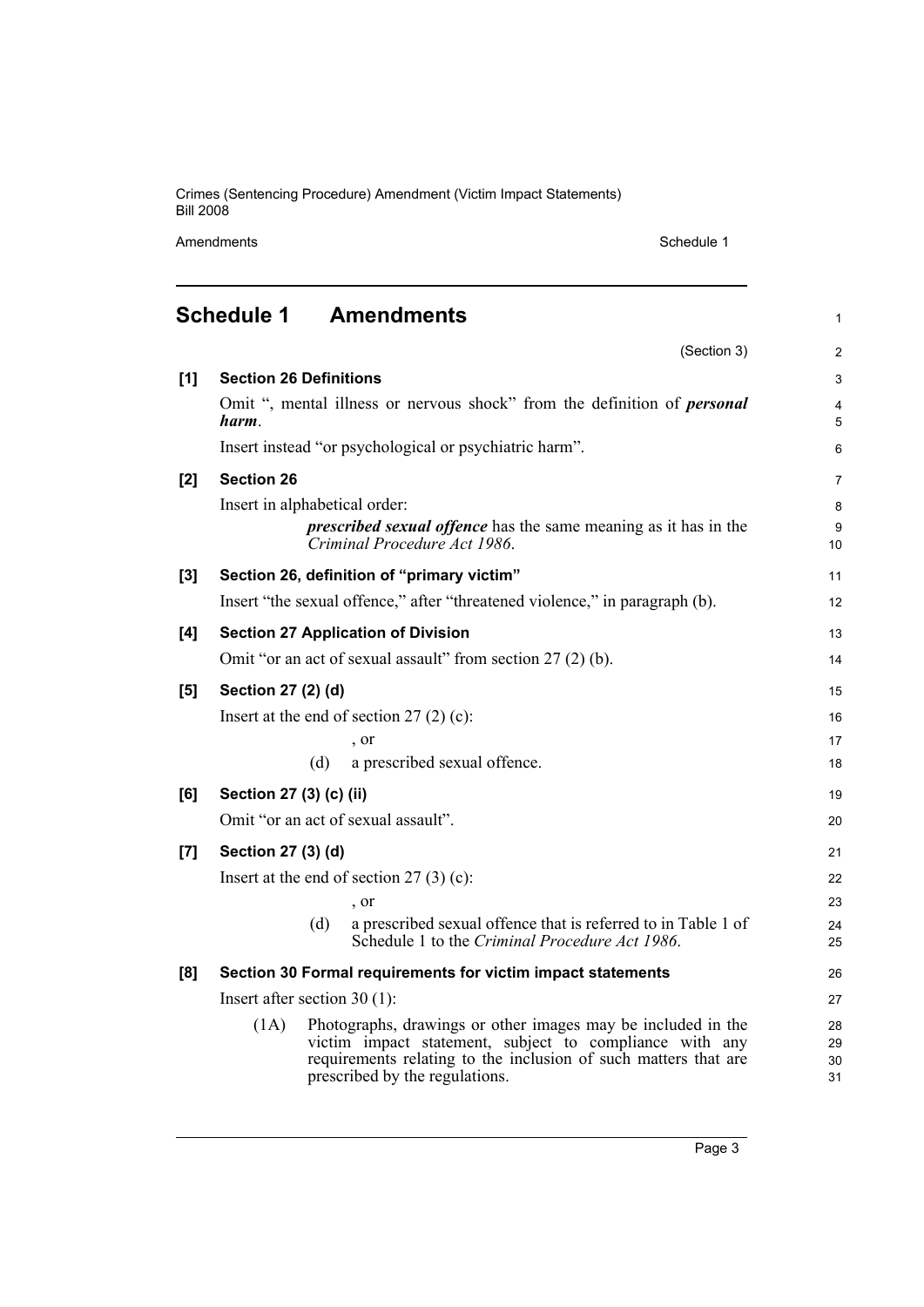Schedule 1 Amendments

### **[9] Section 30 (2)**

Omit the subsection. Insert instead:

(2) If a primary victim is incapable of providing information for or objecting to a victim impact statement about the personal harm suffered by the victim (by reason of age, impairment or otherwise), a person having parental responsibility for the victim, a member of the primary victim's immediate family or any other representative of the victim may, subject to the regulations, act on behalf of the victim for that purpose.

26 27

### **[10] Section 30A Reading out victim impact statements in court**

Insert "or a person having parental responsibility for the victim," after "relates," in section 30A (1).

#### **[11] Section 30A (3) and (4)**

Insert after section 30A (2):

|        | (3) | If the proceedings for the offence concerned are proceedings in<br>which the victim to whom the victim impact statement relates is<br>entitled to give evidence by means of closed-circuit television<br>arrangements, the victim is also entitled to read out the statement<br>in accordance with those closed-circuit television arrangements. | 15<br>16<br>17<br>18<br>19 |
|--------|-----|--------------------------------------------------------------------------------------------------------------------------------------------------------------------------------------------------------------------------------------------------------------------------------------------------------------------------------------------------|----------------------------|
|        | (4) | For the purposes of this section, <i>closed-circuit television</i><br><i>arrangements</i> means the arrangements for giving evidence<br>provided for by section 294B or Division 4 of Part 6 of Chapter 6<br>of the Criminal Procedure Act 1986.                                                                                                 | 20<br>21<br>22<br>23       |
| $[12]$ |     | Schedule 2 Savings, transitional and other provisions                                                                                                                                                                                                                                                                                            | 24                         |
|        |     | Insert at the end of clause $1(1)$ :                                                                                                                                                                                                                                                                                                             | 25                         |
|        |     |                                                                                                                                                                                                                                                                                                                                                  |                            |

*Crimes (Sentencing Procedure) Amendment (Victim Impact Statements) Act 2008*